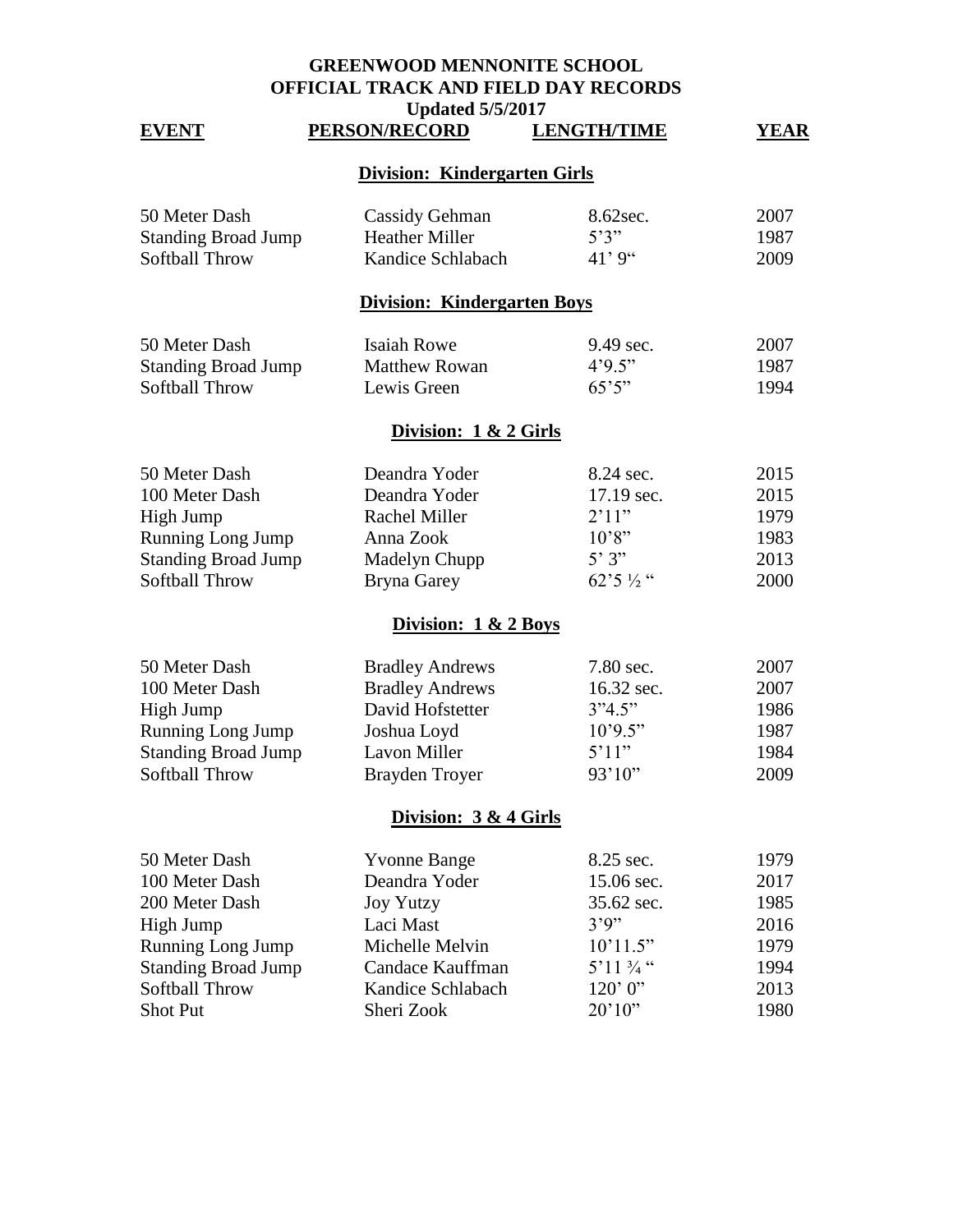# **GREENWOOD MENNONITE SCHOOL OFFICIAL TRACK AND FIELD DAY RECORDS**

# **EVENT PERSON/RECORD LENGTH/TIME YEAR**

# **Division: 3 & 4 Boys**

|                    | 1996      |
|--------------------|-----------|
| 15.47 sec.         | 1996      |
| 33.81 sec.         | 1988      |
| 4'0''              | 1988      |
| 11'11"             | 1987      |
| $6.6\frac{1}{2}$ " | 1994      |
| 137'2''            | 1978      |
| 28'8.5"            | 1980      |
|                    | 7.97 sec. |

### **Division: 5 & 6 Girls**

| 50 Meter Dash              | Casey Wimer                              | 8.00 sec.    | 2005 |
|----------------------------|------------------------------------------|--------------|------|
| 100 Meter Dash             | <b>Allison Swartzentruber</b>            | 13.31 sec.   | 2017 |
| 200 Meter Dash             | Sierra Troyer                            | 32.97 sec.   | 2016 |
| 800 Meter Run              | Mackenzie Bender                         | 3:36.56 min. | 2013 |
| 1600 Meter Run             | Katina Stamat                            | 8:08.33 min. | 2003 |
| 400 Meter Relay            | Geri Willey, Chris Bontrager             |              |      |
|                            | Marla Nisly, Evanna Campbell 1:06.3 min. |              | 1985 |
| 800 Meter Relay            | Amber Humphries,                         |              |      |
|                            | Allison Swartzentruber,                  |              |      |
|                            | Maddy Chupp, Ellie Millaway              | 2:35.38 min. | 2017 |
| High Jump                  | Sierra Troyer                            | 4'5''        | 2016 |
| <b>Running Broad Jump</b>  | Marla Nisly                              | 12'5''       | 1985 |
| <b>Standing Broad Jump</b> | <b>Tammy Chisenhall</b>                  | 6'5''        | 1983 |
| Softball Throw             | Kandice Schlabach                        | 150'0''      | 2015 |
| Shot Put (retired record)  | Kimberly Schrock                         | 28'7.5"      | 1981 |
| Shot Put (8lb)(normal wt.) | Jill Schrock                             | 26'4''       | 1990 |

# **Division: 5 & 6 Boys**

| 50 Meter Dash              | Darryn Byler                          | 6.79 sec.  | 2007 |
|----------------------------|---------------------------------------|------------|------|
| 100 Meter Dash             | <b>Blake Warnick</b>                  | 14.34 sec. | 2001 |
| 200 Meter Dash             | Aaron Chupp                           | 29.86 sec. | 1991 |
| 800 Meter Dash             | Kendall Landis                        | 3:05.02    | 1995 |
| 1600 Meter Dash            | T J Wisseman                          | 6:31.86    | 2002 |
| 400 Meter Relay            | <b>Blake Warnick, Matt Peters</b>     |            |      |
|                            | Justin Chupp, Kevin Trivits 1:01.66   |            | 2001 |
| 800 Meter Relay            | Ralph Elder, David Hofstetter         |            |      |
|                            | Jesse Bontrager, Kevin Troyer 2:17.25 |            | 1990 |
| High Jump                  | Jordan Wescott                        | 4'10''     | 2001 |
| Running Long Jump          | Tony Santiago                         | 15'2''     | 1994 |
| <b>Standing Broad Jump</b> | Ben Chupp                             | 7'4.5''    | 1988 |
| Softball Throw             | <b>Camden Troyer</b>                  | 178'1"     | 2015 |
| <b>Shot Put</b>            | Aaron Chupp                           | 30'5''     | 1991 |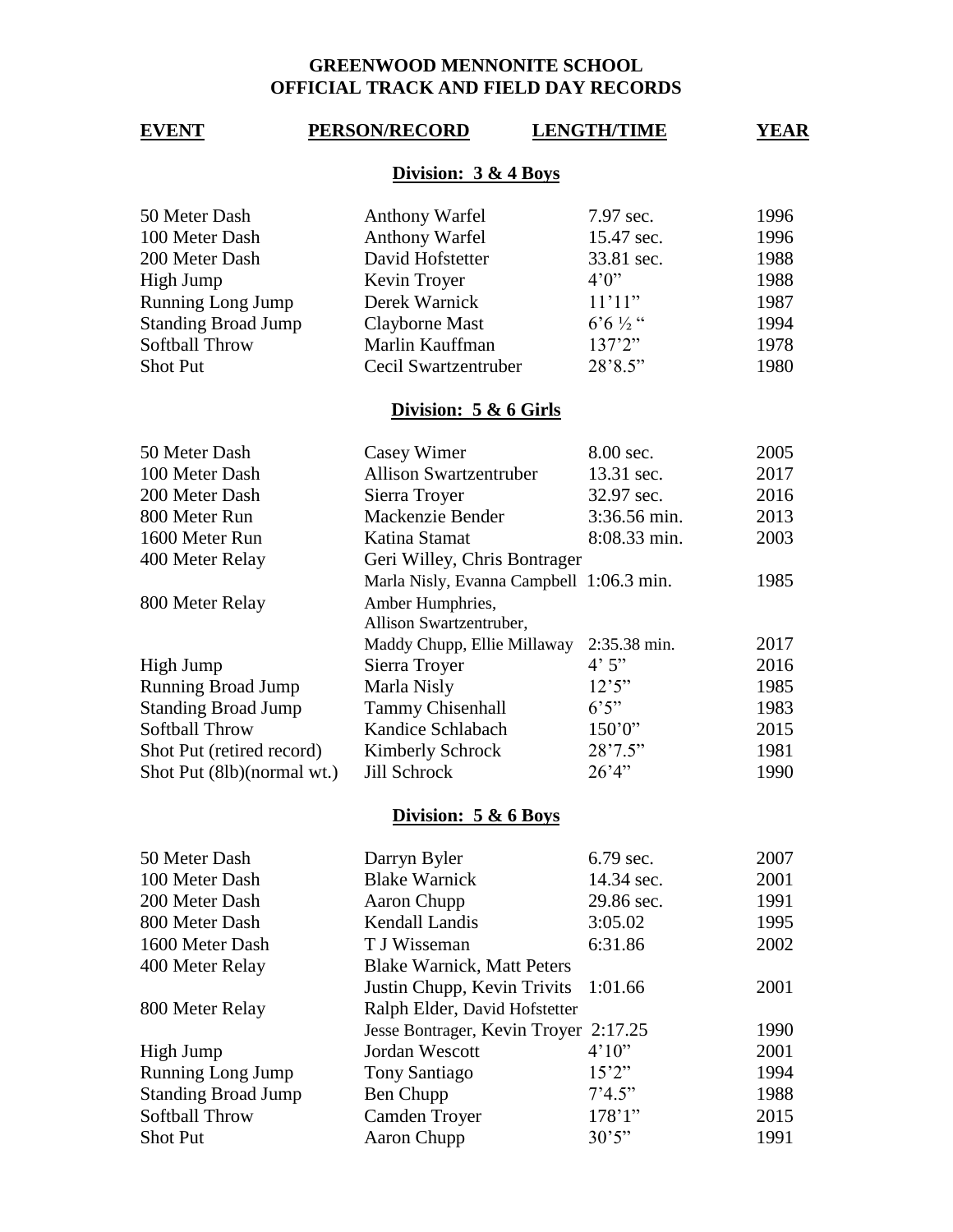# **Grades 7-12 did not participate in Track and Field Day beginning 2002. Grades 7 and 8 began participating again in the spring of 2007. GREENWOOD MENNONITE SCHOOL OFFICIAL TRACK AND FIELD DAY RECORDS**

### **EVENT PERSON/RECORD LENGTH/TIME YEAR**

#### **Division: 7 – 9 Girls**

| 50 Meter Dash                               | <b>Yvonne Bange</b>        | 7.3 sec.            | 1982 |
|---------------------------------------------|----------------------------|---------------------|------|
| 100 Meter Dash                              | <b>Yvonne Bange</b>        | 13.75 sec.          | 1982 |
| 200 Meter Dash                              | Wendee Killmon             | 29.25sec.           | 2002 |
| 400 Meter Dash                              | Wendee Killmon             | $1:02.65$ min       | 2002 |
| 800 Meter Run                               | <b>Shelly Miller</b>       | $2:4.6 \text{ min}$ | 1983 |
| 400 Meter Relay                             | Jenny Scott, Jenee' Chupp, |                     |      |
|                                             | Morgan Embleton, Becki     |                     |      |
|                                             | Maloney                    | 1:03.66 min         | 1998 |
| 1600 Meter Run                              | Jill Schrock               | $6:32.19$ min       | 1992 |
| High Jump                                   | Sierra Troyer              | $5^{\circ}$         | 2017 |
| <b>Running Long Jump</b>                    | <b>Racheal Miller</b>      | 13'11"              | 1986 |
| <b>Standing Broad Jump</b>                  | Geri Lyn Willey            | 7'3.75"             | 1988 |
| Softball Throw                              | Kandice Schlabach          | 196'3''             | 2017 |
| <b>Shot Put</b>                             | <b>Michal Chaffinch</b>    | 32' 6''             | 1995 |
| Discus                                      | <b>Michal Chaffinch</b>    | 80'4.5"             | 1993 |
| Cross Country (retired event) Shelly Miller |                            | $8:23$ min          | 1981 |
|                                             |                            |                     |      |

### **Division: 7 – 9 Boys**

| 50 Meter Dash                                 | Lavon Miller               | 6:75 sec.                   | 1991 |
|-----------------------------------------------|----------------------------|-----------------------------|------|
| 100 Meter Dash                                | Melvyn Miller              | 12.5 sec.                   | 1980 |
| 200 Meter Dash                                | Jeff Harris                | 26.07 sec.                  | 1988 |
| 400 Meter Dash                                | <b>Billy Bender</b>        | $1:05.9 \text{ min.}$       | 1989 |
| 400 Meter Relay                               | Jim Tennefoss, Ben chupp   |                             |      |
|                                               | Lavon Miller, Daryl Zehr   | 52.67 sec.                  | 1991 |
| 800 Meter Run                                 | Marlin Kauffman            | $2:33.4 \text{ min.}$       | 1982 |
| 800 Meter Relay                               | Kevin Troyer, Aaron Chupp, |                             |      |
|                                               | Danny Humphries, David     |                             |      |
|                                               | Hofstetter                 | 1:59.33 min.                | 1992 |
| 1600 Meter Run                                | Eric Kauffman              | 5:56.51 min                 | 1982 |
| 3200 Meter Run                                | Eric Kauffman              | 14:26.10                    | 1993 |
| High Jump                                     | Lester Troyer              | $5^\prime 5^{\prime\prime}$ | 1988 |
| <b>Running Broad Jump</b>                     | Lester Troyer              | 16'8"                       | 1988 |
| <b>Standing Broad Jump</b>                    | Carey Swartzentruber       | 9'1'                        | 1994 |
| Softball Throw                                | Herb Troyer                | 232'4"                      | 1981 |
| <b>Shot Put</b>                               | David Hofstetter           | 38'11.5"                    | 1993 |
| Discus                                        | Jeff Miller                | 116'3''                     | 1989 |
| Cross Country (retired event) Marlin Kauffman |                            | 12:58 sec.                  | 1983 |
|                                               |                            |                             |      |